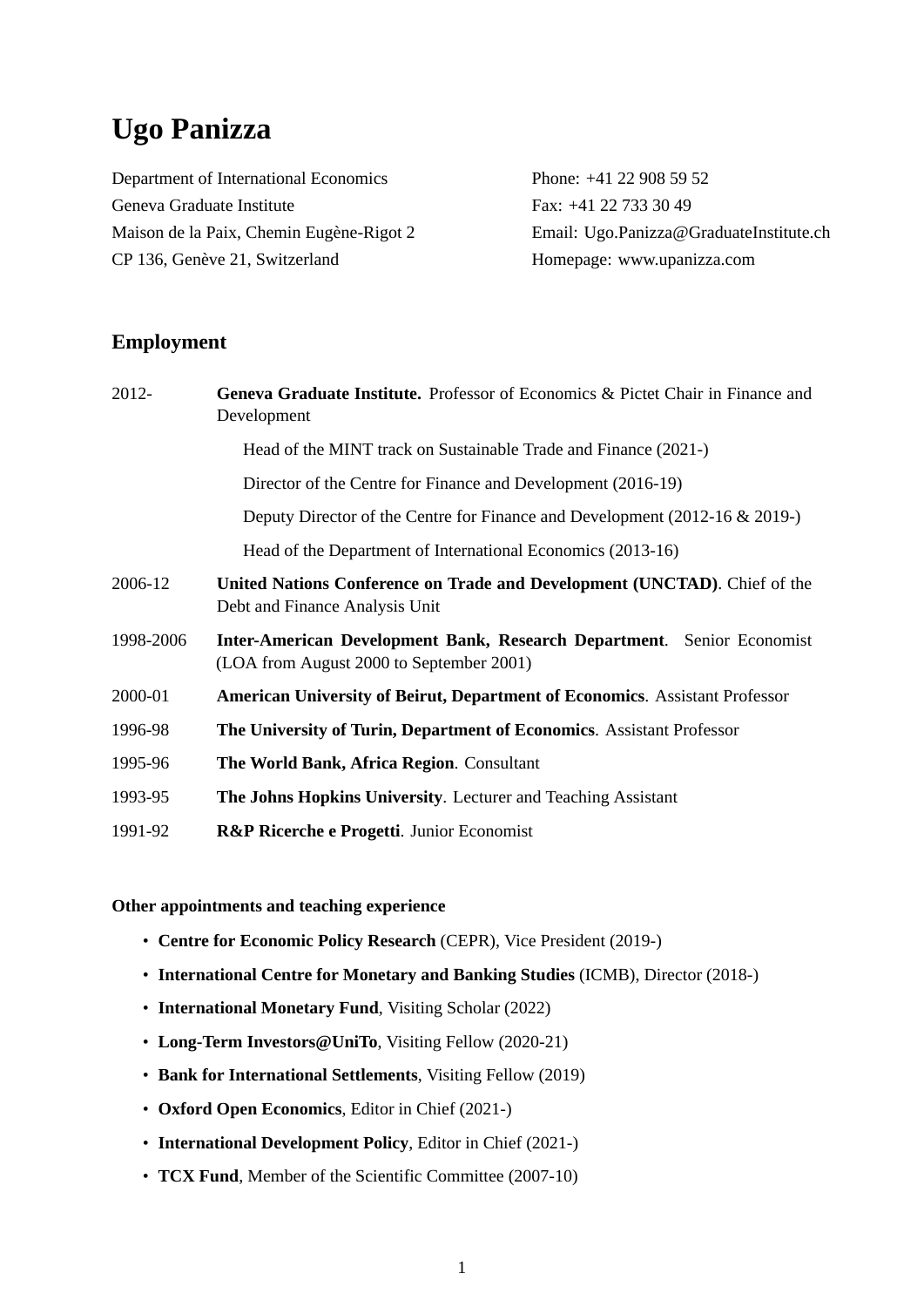- **Geneva Graduate Institute**, Visiting Professor (2008-12)
- **CORIPE Piemonte**. Lecturer (1997)
- Consulted with the **Asian Development Bank**, the **Inter-American Development Bank**, the **United Nations**, and the **World Bank**
- Executive Education courses in: **Azerbaijan**, **Bosnia-Herzegovina**, **China**, **Colombia**, **Egypt**, **Lebanon**, **Peru**, **Saudi Arabia**, **Serbia**, **Tanzania**, **Tunisia**, **Uganda**, and **Vietnam**.

#### **Affiliations**

- **Fondazione Luigi Einaudi**, Fellow (2018-)
- **Center for Economic Policy Research (CEPR)**, Fellow (2015-)
- **Long-Term Investors@UniTo**, Member of the Scientific Committee (2020-)
- **Osservatorio delle Economie Emergenti**, Corresponding Member (2017- )
- **Academic Circle of the Public Debt Management Network of the Italian Treasury and OECD**, Member (2009-)
- **Department of Public Policy and Collective Choices (POLIS) University of Eastern Piedmont**, Corresponding Member (2001- )

## **Education**

| 1992-97 | Ph.D. and M. A. in Economics, The Johns Hopkins University, Baltimore,<br>MD |
|---------|------------------------------------------------------------------------------|
| 1990-91 | Master in Economics, Coripe Piemonte, Turin, Italy                           |
| 1985-90 | Laurea in Political Sciences, University of Turin, Italy                     |

## **Publications**

#### **Books**

- [1] *Global Debt Dynamics: Crises, Lessons, Governance* (editor, with Andreas Antoniades), Routledge, 2019
- [2] *Bond Markets in Latin America* (editor, with Eduardo Borensztein, Kevin Cowan, and Barry Eichengreen). MIT Press, 2008
- [3] *Living with Debt. How to Limit the Risks of Sovereign Finance* (with Eduardo Borensztein and Eduardo Levy Yeyati). Harvard University Press for the Inter-American Development Bank, 2006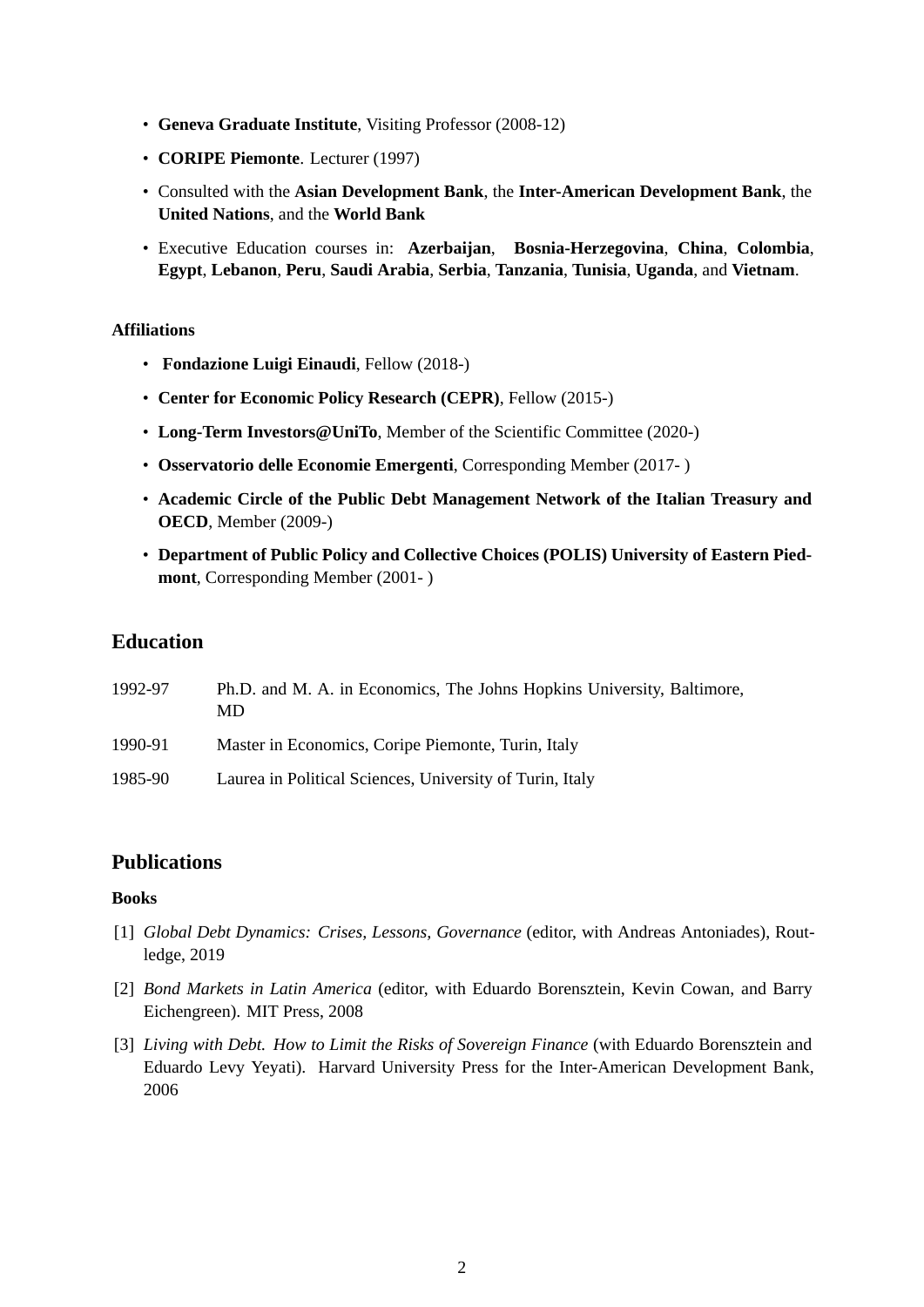#### **eBooks**

- [4] *Shaping Africa's post-Covid recovery* (editor, with Rabah Arezki and Simeon Djankov), CEPR, 2021
- [5] *Publishing and Measuring Success in Economics* (editor, with Sebastian Galiani), CEPR, 2020
- [6] *Covid-19 in Developing Economies* (editor, with Simeon Djankov), CEPR, 2020

#### **Journals**

- [7] Enough Potential Repudiation: Economic and Legal Aspects of Sovereign Debt in the Pandemic Era, (with Anna Gelpern), *Annual Review of Economics* (forthcoming)
- [8] State-Owned Commercial Banks, *Journal of Economic Policy Reforms* (forthcoming)
- [9] Environmental Protection and Sovereign Debt Restructuring, (with Patrick Bolton, Lee Buchheit, Mitu Gulati and Beatrice Weder di Mauro), *Capital Markets Law Journal* (forthcoming)
- [10] A Debt of Dishonor (with Kim Oosterlink, Mark Weidemaier, and Mitu Gulati), *Boston University Law Review* (forthcoming).
- [11] Politically Connected Firms and Privileged Access to Credit: Evidence from Central and Eastern Europe, (with Maurizio Bussolo, Francesca de Nicola and Richard Varghese), *European Journal of Political Economy* (July 2021)
- [12] Legal Air Cover, (with Patrick Bolton and Mitu Gulati), *Journal of Financial Regulation* (October 2021)
- [13] Make-Wholes in Sovereign Bonds (with Mitu Gulati). *Capital Markets Law Journal* (September 2021)
- [14] Local Crowding Out in China (with Yi Huang and Marco Pagano). *The Journal of Finance* (December, 2020)
- [15] The Hausmann-Gorky Effect (with Mitu Gulati). *Journal of Business Ethics* (September, 2020)
- [16] How to restructure Euro area sovereign debt in the era of Covid-19 (with Theresa Arnold and Mitu Gulati). *Capital Markets Law Journal* (July, 2020)
- [17] Alternative Solutions to the Odious Debt Problem (with Mitu Gulati) *Annals of the Fondazione Luigi Einaudi* (June, 2020)
- [18] When Governments Promise to Prioritize Public Debt: Do Markets Care? (with Mitu Gulati, Mark Weidemaier, and Gracie Willingham), *Journal of Financial Regulation* (March, 2020)
- [19] Come risolvere il problema del debito pubblico italiano: un'analisi critica delle soluzioni facili. *Rivista di Politica Economica* (January 2020)
- [20] Smart Development Banks (with Eduardo Fernández-Arias and Ricardo Hausmann). *Journal of Industry, Competition and Trade* (January, 2020)
- [21] Corporate Debt, Firm Size and Financial Fragility in Emerging Markets (with Laura Alfaro, Gonzalo Asis, and Anusha Chari). *Journal of International Economics* (May, 2019). (Previously circulated as Lessons Unlearned? Corporate Debt in Emerging Markets)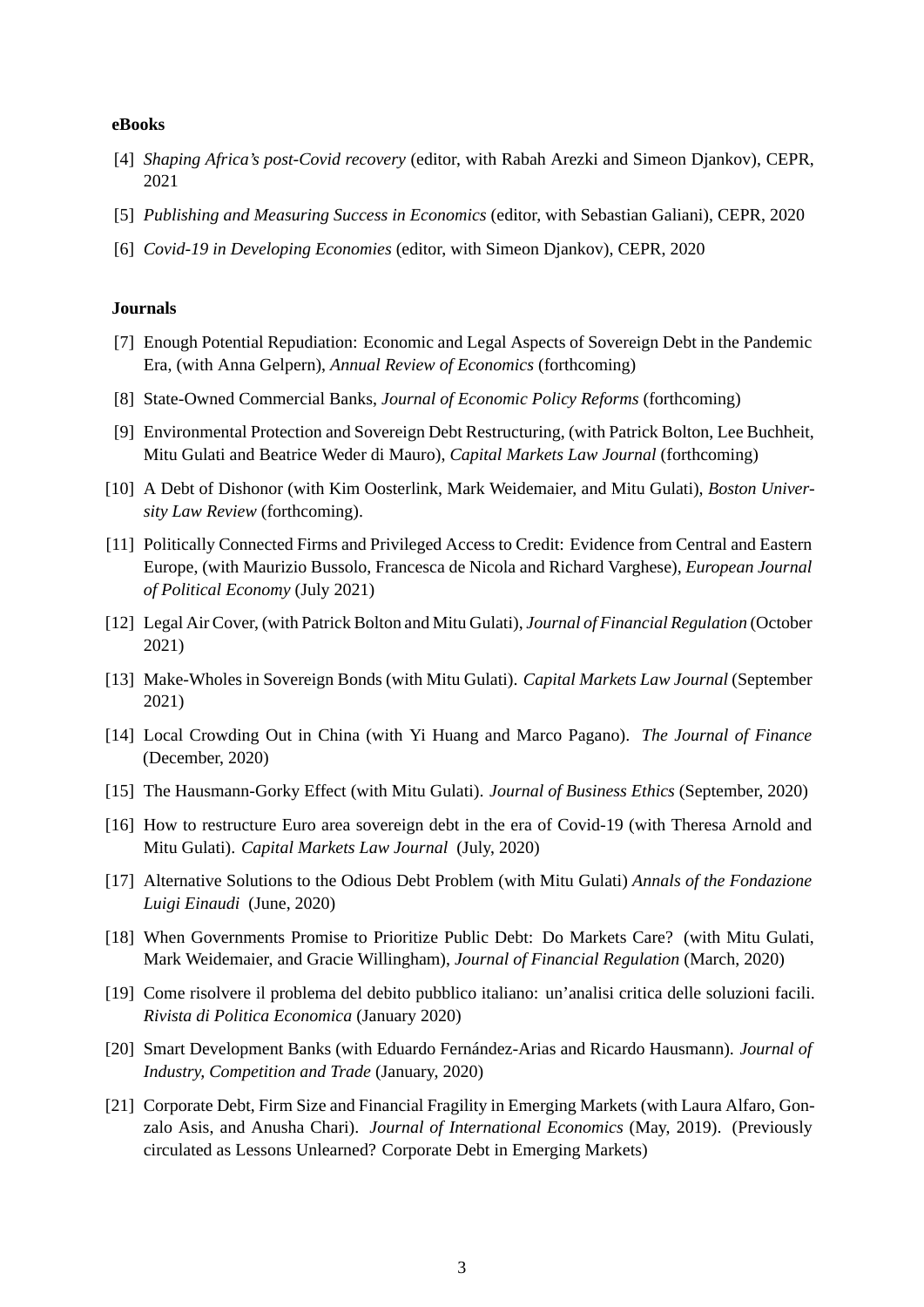- [22] Investment Gaps in Latin America and the caribbean (with Francesca Castellani, Maecelo Olarreaga, and Yue Zhou). *International Development Policy* (March, 2019). (Previously circulated as Investment Gaps in IDB Borrowing Countries)
- [23] The Ciclicality of International Public Sector Borrowing in Developing Countries: Does the Lender Matter? (with A. Galindo). *World Development* (September 2018)
- [24] How 'demos' met 'cracy': debt, inequality, money, (with A. Antoniades). *Third World Thematics: A TWQ Journal* (August 2018)
- [25] Can Countries Rely on Foreign Saving for Domestic Investment (and Development)? (with E. Cavallo and B. Eichengreen). *Review of World Economics, Weltwirtschaftliches Archiv* (May 2018)
- [26] The Real Effects of Financila Globalization. What do the Data Say? *Annals of the Fondazione Luigi Einaudi* (Summer, 2018)
- [27] The Folk Theorem of Decreasing Effectiveness of Monetary Policy: What Do the Data Say? (with C. Wyplosz). *Russian Journal of Money and Finance* (March 2018)
- [28] Non-linearities in the Relationship between Finance and Growth, *Comparative Economic Studies* (March 2018)
- [29] A Surplus of Ambitions: Can Europe Rely on Large Primary Surpluses to Solve its Debt Problem? (with B. Eichengreen). *Economic Policy* (January 2016)
- [30] Democracy, Education and the Quality of Government (with P. Fortunato). *Journal of Economic Growth* (December 2015)
- [31] Financing for development: editors' introduction (with C. Adam, A. Presbitero, and D. Vines). *Oxford Review of Economic Policy* (Winter 2015)
- [32] La gran depresión de la economía peruana: ¿Una tormenta perfecta? (with Gonzalo Llosa). *Revista Estudios Económicos* (December 2015)
- [33] Too Much Finance? (with J.L. Arcand and E. Berkes). *Journal of Economic Growth* (June 2015)
- [34] Public Debt Risks in Italy Myths, Facts, and Policies, *Capital Markets Law Journal* (March 2015)
- [35] Public Debt and Economic Growth: Is There a Causal Effect? (with A. Presbitero). *Journal of Macroeconomics* (September 2014)
- [36] Financial Development and Economic Growth: Known Knowns, Known Unknowns, and Unknown Unknowns, *Revue d'économie du développement*, English Issue, 2014/2
- [37] Debt Levels, Debt Composition, and Sovereign Spreads in Emerging and Advanced Economies, (with S. Dell'Erba and R. Hausmann). *Oxford Review of Economic Policy*, (Autumn 2013)
- [38] Public Debt and Economic Growth in Advanced Economies: A Survey, (with A. Presbitero). *Swiss Journal of Economics and Statistics*, (II 2013)
- [39] The Origins and Resolution of Debt Crises: It Is Not Always Fiscal! *Comparative Economic Studies* (May 2013)
- [40] Finance and Economic Development, *International Development Policy* (June 2012). (available in French in *Revue internationale de politique de développement*)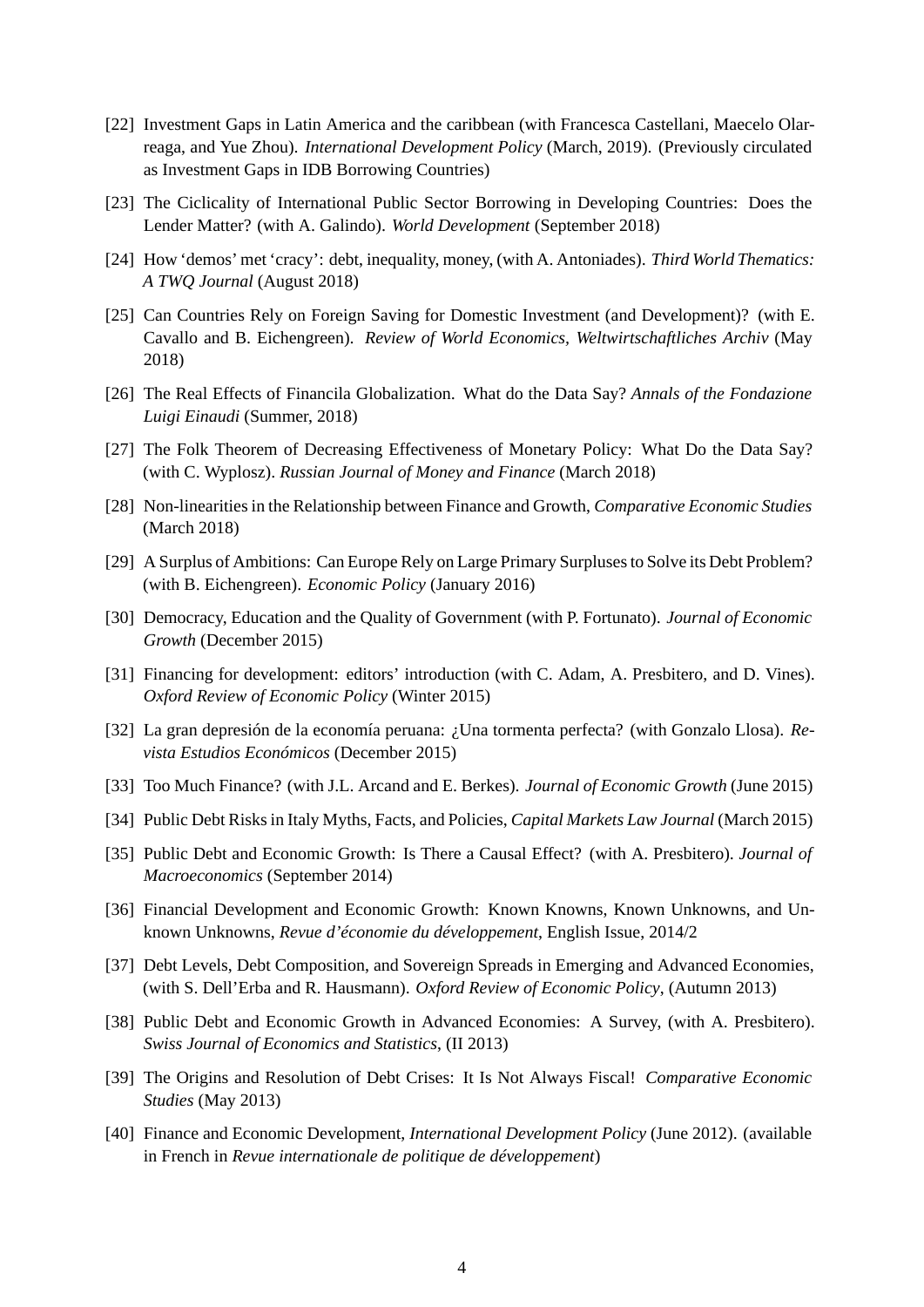- [41] International Evidence on Recovery from Recessions, (with V. Cerra and S. Saxena). *Contemporary Economic Policy* (March 2012)
- [42] The Determinants of the Composition of Public Debt in Developing and Emerging Market Countries, (with K. Forslund and L. Lima). *Review of Development Finance* (July 2011)
- [43] Capital Account Liberalization, Financial Development and Industry Growth: A Synthetic View, (with B. Eichengreen and R. Gullapalli). *Journal of International Money and Finance* (October 2011)
- [44] Redemption or Abstinence? Original Sin, Currency Mismatches and Counter-Cyclical Policies in the New Millennium, (with R. Hausmann). *Journal of Globalization and Development* (October 2011)
- [45] The Elusive Cost of Default, (with E. Levy Yeyati). *Journal of Development Economics* (August 2010)
- [46] Do Sovereign Defaults Hurt Exporters? (with E. Borensztein). *Open Economies Review* (May 2010)
- [47] The Costs of Sovereign Default, (with E. Borensztein). *IMF Staff Papers* (November 2009) Featured in *Economic Focus* (The Economist)
- [48] The Law and Economics of Sovereign Debt and Sovereign Default, (with F. Sturzenegger and J. Zettelmeyer). *Journal of Economic Literature* (September 2009)
- [49] Religion and Education Gender Gap. Are Muslims Different? (with M. Hajj). *Economics of Education Review* (June 2009)
- [50] Public Debt Around the World: A New Dataset of Central Government Debt, (with D. Jaimovich). *Applied Economics Letters* (March 2008)
- [51] A Reappraisal of State-Owned Banks, (with E. Levy-Yeyati and A. Micco). *Economia* (Spring 2007). (Previous version published in Spanish as ¿Es conveniente la banca estatal? El papel de los bancos estatales y de desarrollo, *Perspectivas*, December 2004)
- [52] Bank Ownership and Performance, Does Politics Matter? (with A. Micco and M. Yañez). *Journal of Banking and Finance* (January 2007)
- [53] The Cyclical Nature of North-South FDI Flows, (with E. Levy-Yeyati and E. Stein). *Journal of International Money and Finance* (January 2007)
- [54] Bank Ownership and Lending Behavior, (with A. Micco). *Economics Letters* (November 2006)
- [55] Does Inflation Grease the Wheels of the Labor market? The Role of Labor Market regulations, (with A.M. Loboguerrero). *Contributions to Macroeconomics*, B.E. Journals in Macroeconomics (October 2006)
- [56] The Unexplained Part of Public Debt, (with C. Campos and D. Jaimovich). *Emerging Markets Review* (September 2006)
- [57] The Long-Run Volatility Puzzle of the Real Exchange Rate, (with R. Hausmann and R. Rigobon). *Journal of International Money and Finance* (February 2006)
- [58] Public Sector Premium and Gender Gap in Latin America: Spoiled Bureaucrats and Exploited Women, (with C.Z. Qiang). *Journal of Socio Economics* (December 2005)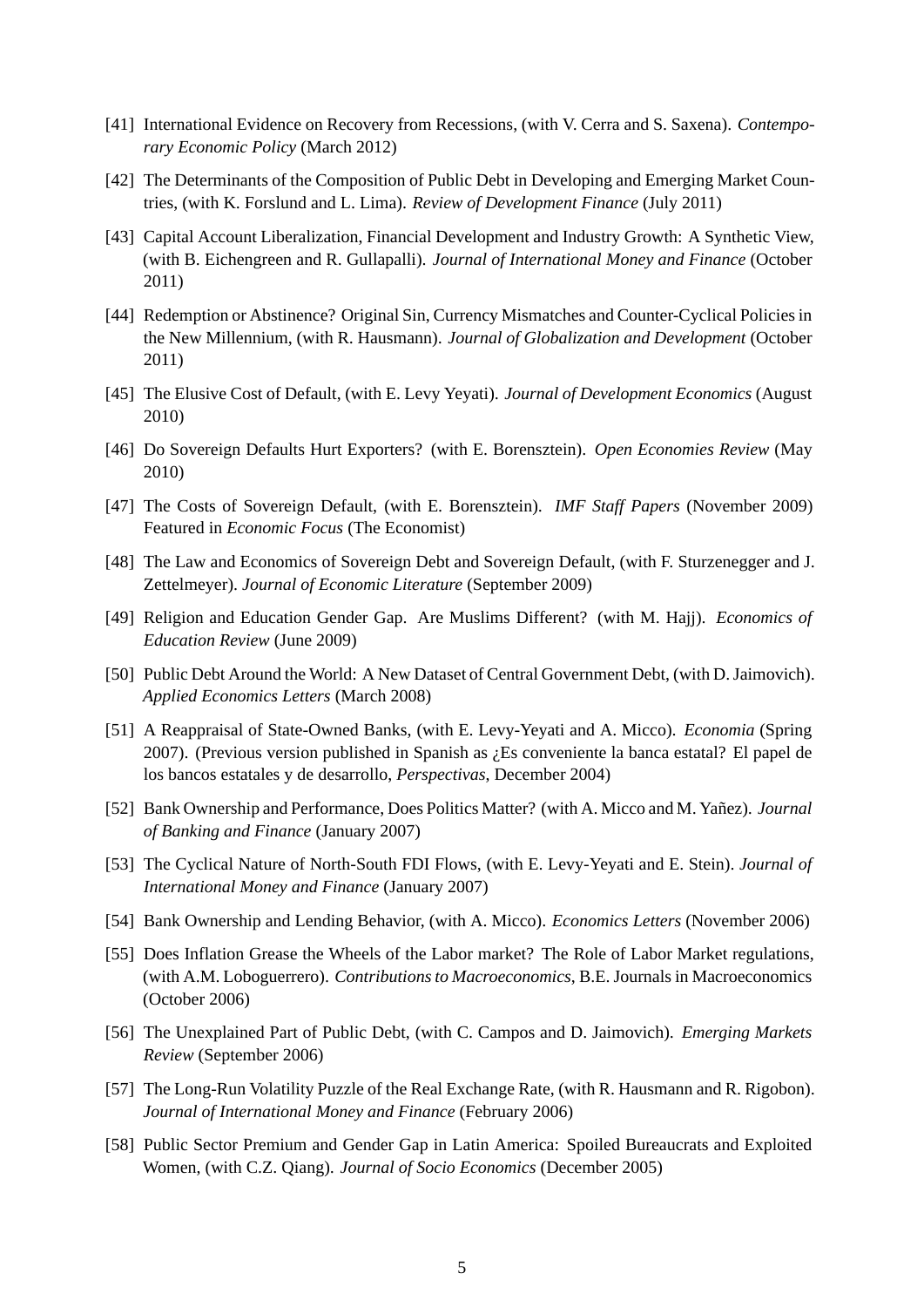- [59] Social Mobility and Religion. Evidence from Lebanon, (with M. El Khoury). *Research in the Social Scientific Study of Religion* (Fall 2005)
- [60] Corporate Governance and Private Capital Flows to Emerging Market Countries, (with A. Chong, A. Izquierdo and A. Micco). *International Finance* (Summer 2005)
- [61] Why are Latin Americans so Unhappy about Reforms? (with M. Yañez). *Journal of Applied Economics* (May 2005)
- [62] Patterns and Determinants of Political Participation in Latin America, (with A. Gaviria and J. Seddon). *Latin American Journal of Economic Development* (October 2004)
- [63] Reforms Fatigue: Symptoms, Reasons and Implications, (with E. Lora and M. Quispe). *Economic Review*, Federal Reserve Bank of Atlanta (Second Quarter 2004)
- [64] Political Institutions and Growth Collapses, (with A. Gaviria, J. Seddon, and E. Stein). *Latin American Journal of Economic Development* (April 2004)
- [65] The Determinants of Original Sin: An empirical investigation, (with R. Hausmann). *Journal of International Money and Finance* (December 2003)
- [66] Le péché original: le calvaire, le mystère et le chemin de la rédemption, (with B. Eichengreen and R. Hausmann). *L'Actualité Économique, Revue D'Analise Économique*, (December 2003)
- [67] Debt Composition and Balance Sheet Effects of Currency Depreciation: A Summary of the Micro Evidence, (with A. Galindo and F. Schiantarelli). *Emerging Markets Reviews* (December 2003)
- [68] Examen des réformes structurelles en Amérique Latine, (with E. Lora). *Problèmes d'Amérique Latine* (Spring 2003)
- [69] Political Particularism around the World, (with A. Gaviria, J. Seddon, and E. Stein). *World Bank Economic Review* (March 2003)
- [70] The Future of Structural Reforms, (with E. Lora). *Journal of Democracy* (April 2003)
- [71] Macroeconomic Policies in Egypt: An Interpretation of the Past and Options for the Future, *Journal of Development and Economic Policies* (December 2002)
- [72] The Strange Case of the Public Sector Wage Premium, *Public Finance Management* (November 2002)
- [73] Globalización y Reformas Estructurales en América Latina: Lo que funcionó y lo que no, (with E. Lora). *Revista Asturiana de Economia* (September 2002)
- [74] Education, Childbearing, and Female Labor Market Participation: Evidence from Lebanon, (with M. Hajj). *Journal of Development and Economic Policies*(June 2002). Reprinted in A. Al-Kawaz Enhancing Links between Education and Labor Market, American University of Cairo Press
- [75] Income Distribution and Economic Growth: Evidence from the U.S. States Data, *Journal of Economic Growth* (March 2002)
- [76] Why Do Countries Float the Way they Float? (with R. Hausmann and E. Stein). *Journal of Development Economics* (December 2001)
- [77] Electoral Rules, Political Systems, and Institutional Quality, *Economics and Politics* (November 2001)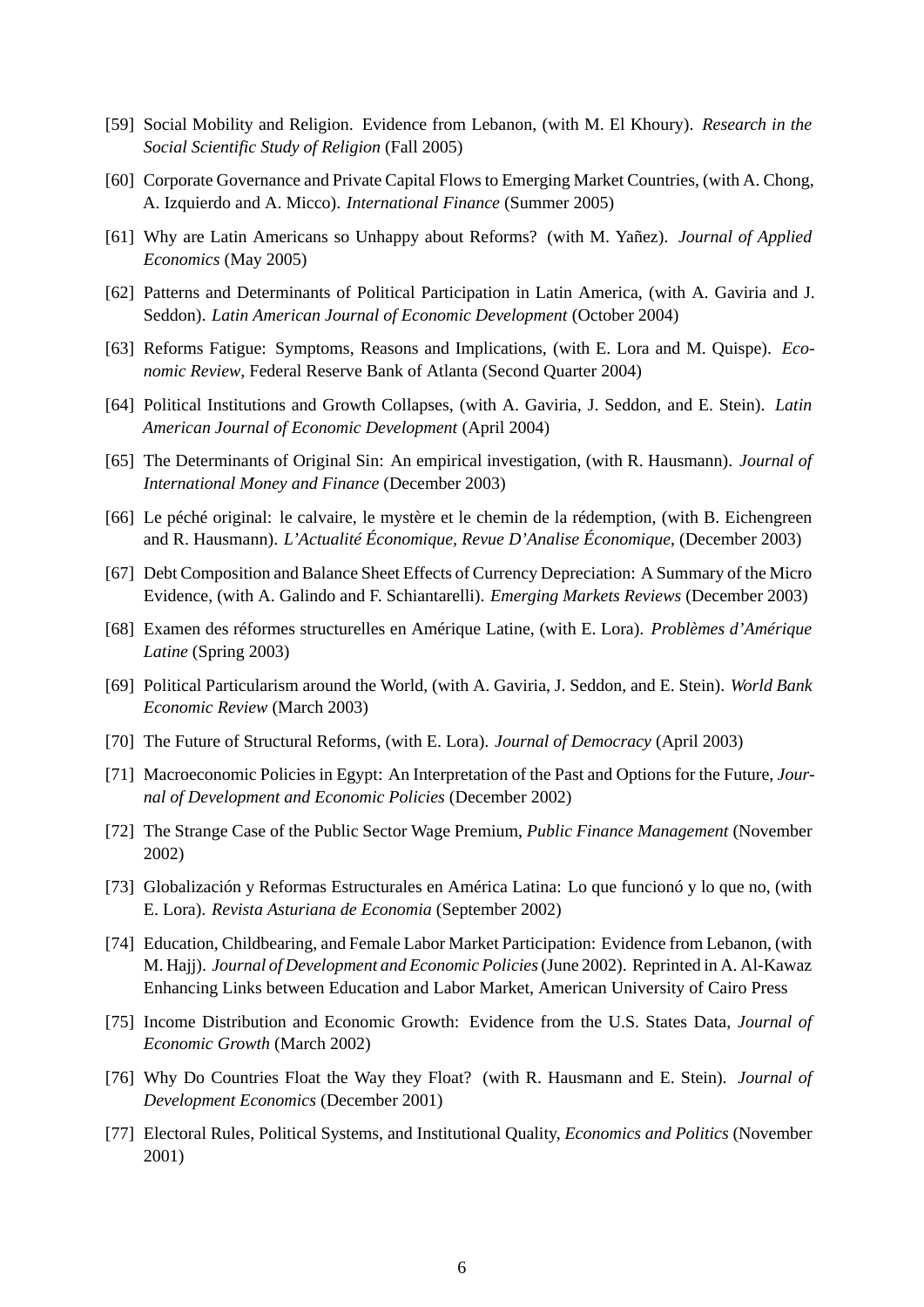- [78] Public-Private Wage Differentials and Bureaucratic Quality. Evidence from Latin America, *Economia* (Fall 2001)
- [79] Convergence in Income Inequality, *Journal of Income Distribution* (Spring-Summer 2001)
- [80] On the Determinants of Fiscal Centralization: Theory and Evidence, *Journal of Public Economics* (October 1999)
- [81] Decentralization as a Mechanism to Prevent Secession, *Economic Notes* (November 1998)
- [82] Optimal Contracts for Central Bankers: Inflation versus Money Supply and Exchange Rate Targets, *The Open Economies Review* (January 1997). Second Place Prize Award for the best article published in 1997

#### **Contributions to edited volumes**

- [83] Fiscal uncertainty: The thankless task of forecasting Asia's fiscal accounts, in B. Ferrarini, M. Giugale and J. Pradelli (eds.) *The Sustainability of Asia's Debt*, Edward Elgar (2022).
- [84] Maduro Bonds (with M. Gulati), in J. Flores and P. Pénet (eds.) *Sovereing Debt Diplomacies*, Oxford University Press (2021)
- [85] The Motives to Borrow (with A. Fatás, A. Ghosh, and A. Presbitero), in S. Abbas, A. Pienkowski, and K. Rogoff (eds.) *Sovereign Debt: A Guide for Economists and Practitioners*, Oxford University Press. (2019)
- [86] Debt Sustainability in Low-Income Countries: The Grants versus Loans Debate in a World without Crystal Balls, in P. Guillaumont (ed.) *Financing Sustainable Development by Addressing Vulnerabilities*, FERDI, (2015)
- [87] Public Debt and Long-Term Economic Growth: The Research and Policy Agenda, Proceedings of the 43rd Economics Conference, Austrian National Bank (2015)
- [88] Do We Need a Mechanism for Solving Sovereign Debt Crises? A Rule-Based Discussion, in C. Paulus (ed.) *A Debt Restructuring Mechanism for Sovereigns*, Beck-Hart-Nomos, Munich, Germany (2014)
- [89] The Economic Rationale for the Principles on Promoting Responsible Sovereign Lending and Borrowing, (with Y. Li), in C. Esposito, Y. Li and J. P. Bohoslavsky (eds), *Sovereign Financing and International Law*, Oxford University Press, (2013)
- [90] Finance and Economic Development in a Model with Credit Rationing, (with J.L. Arcand and E. Berkes), in V. Acharya, T. Beck, D. Evanoff, G. Kaufman, and R. Portes (eds.) *The Social Value of the Financial Sector: Too Big to Fail or Just too Big*. World Scientific Publishing (2013)
- [91] International Government Debt, (with F. Sturzenegger and J. Zettelmeyer). *Encyclopedia of Financial Globalization* (2013)
- [92] The Politics of Debt and Debt Crises, in E. Gnam (ed.) *The Interaction of Political, Fiscal and Financial Stability: Lessons from the Crisis*. SUERF, Vienna (2013)
- [93] An Evaluation of the Contractionary Devaluation Hypothesis, (with R. Bebczuk and A. Galindo), in H. S. Esfahani, G. Facchini, and G. Hewings (eds.) *Economic Development in Latin America: Essays in Honor of Werner Baer*. Palgrave Macmillan (2010)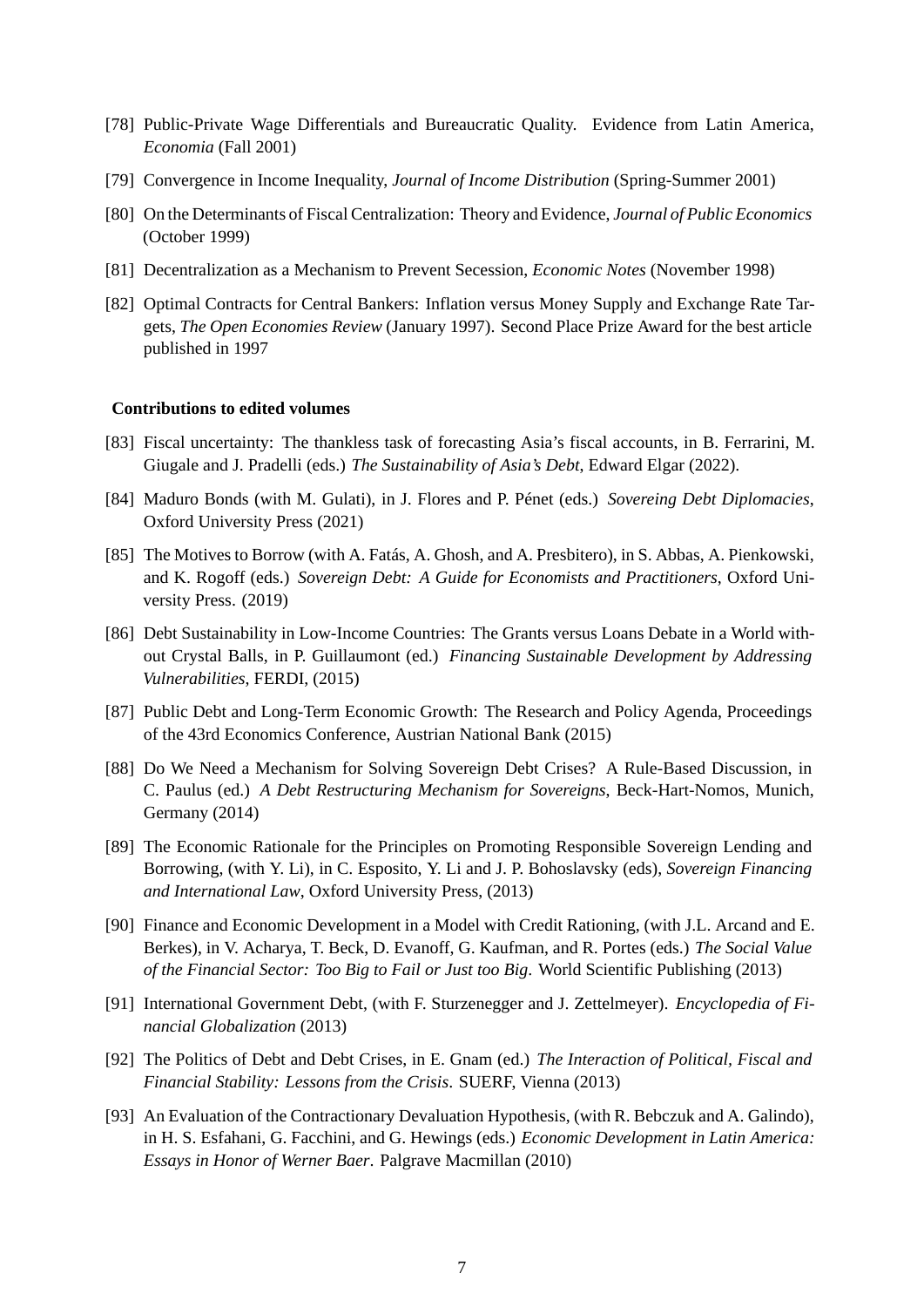- [94] Avoiding Avoidable Debt Crises: Lessons from Recent Defaults, (with Y. Li and R. Olivares-Caminal), in C. A Primo Braga and G. A. Vincelette (eds.) *Sovereign Debt and the Financial Crisis: Will This Time be Different?*, The World Bank (2010)
- [95] Is Domestic Debt the Answer to Debt Crises? in B. Herman, J.A. Ocampo and S. Spiegel (eds.) *Overcoming Developing Country Debt Crises*. Oxford University Press (2010)
- [96] Public Administration and Institutions in Latin America: Alternative View Paper, in B. Lomborg (ed.) *Copenhagen Consensus for Latin America and the Caribbean*, Cambridge University Press (2010)
- [97] Building Bond Markets in Latin America, (with E. Borensztein, K. Cowan, and B. Eichengreen), in E. Borensztein, K. Cowan, B. Eichengreen, and U. Panizza *Bond Markets in Latin America*. MIT Press (2008)
- [98] Prospects for Latin American Bond Markets: A Cross-Country View, (with E. Borensztein and B. Eichengreen), in E. Borensztein, K. Cowan, B. Eichengreen, and U. Panizza *Bond Markets in Latin America*. MIT Press (2008)
- [99] Original Sin, Debt Intolerance and Currency Mismatches: Why are not the Same and Why it Matters, (with B. Eichengreen and R. Hausmann), in S. Edwards (ed.) *Capital Controls and Capital Flows in Emerging Economies: Policies, Practices and Consequences*. NBER and University of Chicago Press (2007) featured by Martin Wolf in the Financial Times 08/04/2004
- [100] The 2007 Global Financial Turmoil, (with R. Khalidi, M. La Marca, M. Rau-Goring, and D. Zivkovic), in *Coping with Globalized Finance* (edited by H. Flassbeck and M. La Marca) UNC-TAD (2007)
- [101] Bank Concentration and Credit Volatility, (with A. Micco), in G. Caprio, D. Evanoff, and G. Kaufman (eds.) *Cross Border Banking: Regulatory Challenges*. World Scientific Publishing (2006)
- [102] A Tale of Two Markets: Bond Market Development in East Asia and Latin America, (with E. Borensztein and B. Eichengreen). *Hong Kong Institute for Monetary Research Occasional Paper* no. 3 (2006)
- [103] The Changing Role of Government in Finance, (with A. Galindo and A. Micco), in E. Lora (ed.) *The State of the Reform of the State*. Stanford University Press (2006)
- [104] Fiscal Sustainability: Issues for Emerging Market Countries, (with A. Izquierdo), in A. El Galal and N. Ul. Haque (eds) *Fiscal Sustainability in Emerging Markets: International Experience and Implications for Egypt*. American University in Cairo Press (2006)
- [105] The Pain of Original Sin, (with B. Eichengreen and R. Hausmann), in B. Eichengreen and R. Hausmann (eds.) *Other People's Money: Debt Denomination and Financial Instability in Emerging-Market Economies*, University of Chicago Press (2005)
- [106] The Mystery of Original Sin, (with B. Eichengreen and R. Hausmann), in B. Eichengreen and R. Hausmann (eds.) *Other People's Money: Debt Denomination and Financial Instability in Emerging-Market Economies*, University of Chicago Press (2005)
- [107] Original Sin and Monetary Cooperation, in B. Fritz and M. Metzger (eds.) *New Issues in Regional Monetary Coordination - Understanding North-South and South-South Arrangements*, Palgrave Macmilian (2005)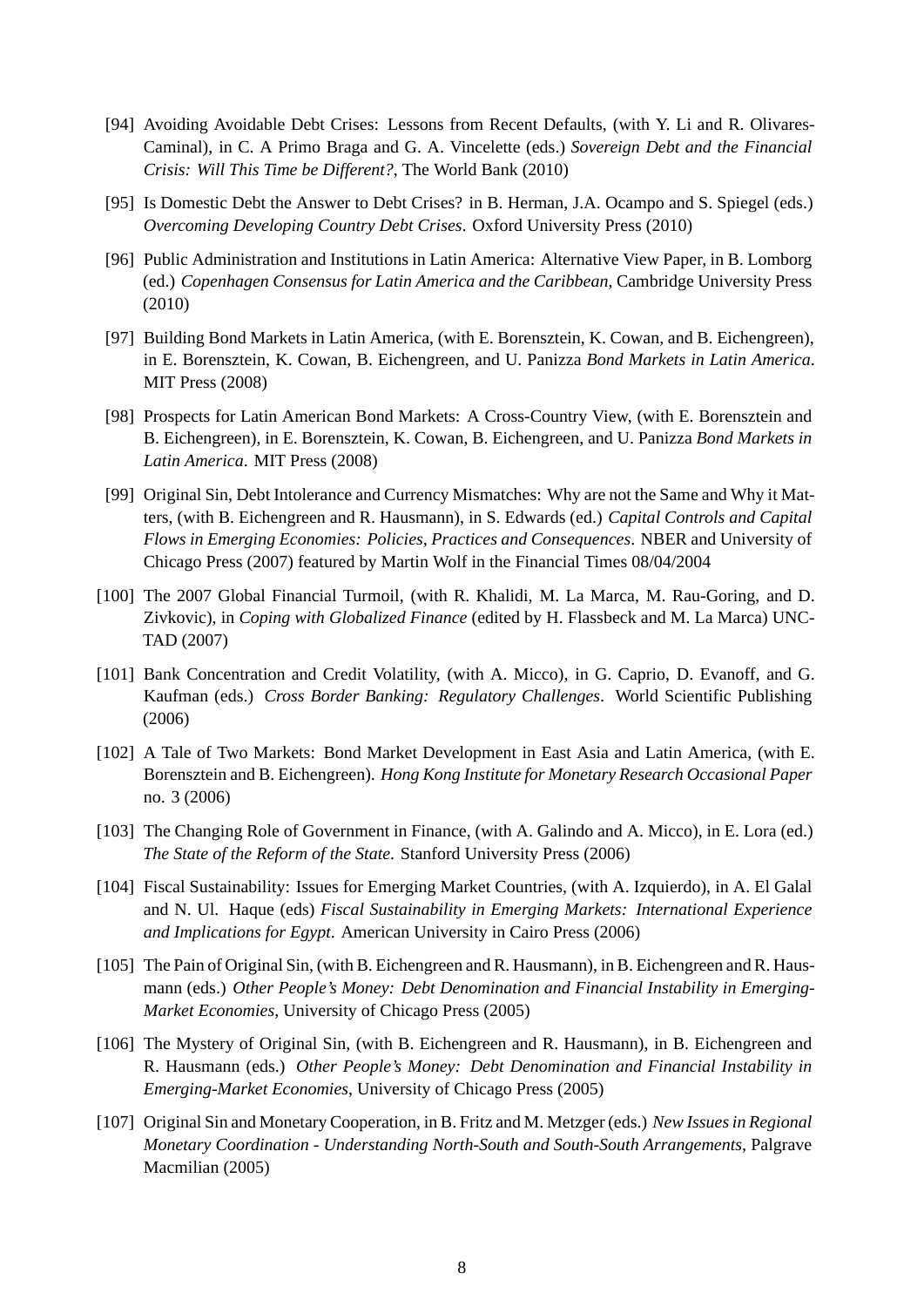- [108] Macroeconomic Shocks, Inflation and Latin America's Labour Market, (with A. M. Loboguerrero), in R.J. Langhammer, and L. Vinhas de Souza (eds.), *Monetary Policy and Macroeconomic Stabilization in Latin America*, Springer (2005)
- [109] Trade Agreements, Exchange Rate Disagreements, (with E. Fernandez Arias and E. Stein), in V. Alexander, J. Mélitz, and G. M. von Furstenberg (eds.) *Monetary Unions and Hard Pegs: Effects on Trade, Financial Development, and Stability*, Oxford University Press (2004)
- [110] Assessing Dollarization: An Application to Central American and Caribbean Countries, (with E. Stein and E. Talvi), in E. Levy-Yeyati and F. Sturzenegger (eds.) *Dollarization* MIT Press (2003)
- [111] Corporate Governance and Private Capital Flows to Latin America, (with A. Chong, A. Izquierdo, and A. Micco), in P. Cornelius and B. Kogut (eds.) *Corporate Governance and Capital Flows in a Global Economy*, Oxford University Press (2003)
- [112] Working in a Volatile World: Macroeconomic Shocks and the Labor Market, in *Good Jobs Wanted, Labor Markets in Latin America*. The Johns Hopkins University Press (2003)
- [113] Monetary and Fiscal Policies in Emerging Markets, in E. Cardoso and A. Galal (eds.) *Monetary Policy and Exchange Rate Regimes*, Options for the Middle East ECES, Cairo (2002)
- [114] Original Sin, Passthrough and Fear of Floating, (with R. Hausmann and E. Stein), in M. Blejer and M. Škreb (eds.) *Financial Policies in Emerging Markets* MIT Press (2002)
- [115] I mercati bancari e assicurativi piemontesi, (with A. Grosso), in *Piemonte Economico e Sociale*, Rosenberg & Sellier, (1998)
- [116] Il credito e i servizi finanziari, (with A. Marchi), in R.Cominotti, S. Mariotti (eds.) *Italia multinazionale nei servizi* ETASLIBRI, Milan (1992)

#### **Working Papers**

- [117] Do Countries Default in Bad Times? The Role of Alternative Detrending Techniques, CEPR DP, IHEID WP.
- [118] Long-Term Debt Sustainability in Emerging Market Economies: A Counterfactual Analysis, IHEID WP, UN DESA WP
- [119] On the Benefits of Repaying (with Francesca Caselli, Matilde Faralli and Paolo Manasse), CEPR DP, IMF WP.
- [120] The Odious Haitian Independence Debt (with Kim Oosterlink, Mark Weidemaier, and Mitu Gulati), CEPR DP.
- [121] State-Owned Commercial Banks, CEPR DP.
- [122] A Generation of Italian Economists, (with Enrico Nano, and Martina Viarengo) CEPR DP, Harvard CID WP, IZA WP.
- [123] Fiscal Risk and its Drivers An Empirical Analysis, IHEID WP.
- [124] Local Currency Denominated Sovereign Loans A Portfolio Approach to Tackle Moral Hazard and Provide Insurance, (with Filippo Taddei), IHEID Working Paper.
- [125] Inflation Expectations : Review and Evidence (with Ayhan Kose, Hideaki Matsuoka, and Dana Vorisek), CEPR DP, and World Bank WP.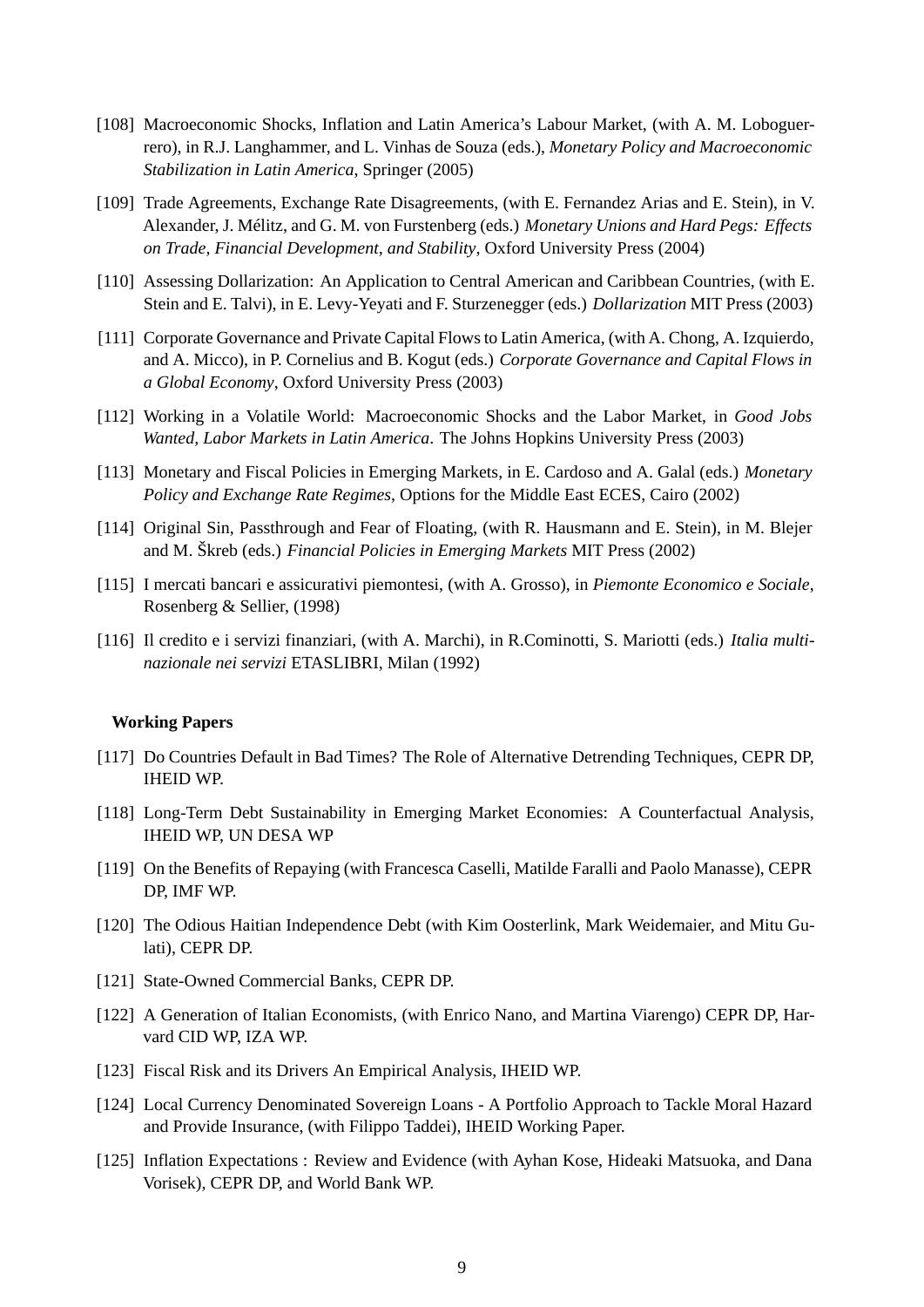- [126] Corporate foreign bond issuance and interfirm loans in China (with Y. Huang and R. Portes). IHEID Working Paper, NBER WP, and CEPR DP
- [127] A Note on the Economics of Philanthropy, (with N. Monnet) IHEID Working Paper
- [128] Does Public Debt Crowd Out Private Investment? International Evidence (with Y. Huang and R. Varghese), IHEID Working Paper, and CEPR DP
- [129] Does Greece need more official debt relief? If so, how much? (with J. Zettelemeyer and E. Kreplin), Working Paper, Peterson Institute for International Economics, 2017
- [130] The second wave of global liquidity: why are firms acting like financial intermediaries? (with J. Caballero and A. Powell). CEPR Discussion Papers 10926, 2015
- [131] Billions on the Sidewalk. HEID Working Paper No: 18/2015
- [132] Too Much Finance or Statistical Illusion: A Comment (with JL Arcand and E. Berkes). HEID Working Paper No: 12/2015
- [133] Bond Marked Development in Egypt, (with B. Eichengreen), unpublished.
- [134] Conflicts of Interest, Reputation, and the Interwar Debt Crisis: Banksters or Bad Luck? (with M. Flandreau and N. Gaillard). HEID Working Paper No: 02/2010, also CEPR Discussion Paper
- [135] The External Debt Contentious Six Years after the Monterrey Consensus, G24 Discussion Papers Series 151
- [136] Domestic and External Public Debt in Developing Countries, UNCTAD Discussion Paper 188
- [137] Sovereign Debt in the Americas: New Data and Stylized Facts, (with K. Cowan, E. Levy-Yeyati, and F. Sturzenegger) Working Paper 577, Research Department, Inter-American Development Bank
- [138] Pro-Cyclicality or Reverse Causality, (with D. Jaimovich). Working Paper 566, Research Department, Inter-American Development Bank
- [139] Targeting the Structural Balance, (with L. Dos Reis and P. Manasse). Working Paper 598, Research Department, Inter-American Development Bank
- [140] Debt Instrument and Policies in the New Millennium: New Markets and New Opportunities, (with E. Borensztein and B. Eichengreen). Background Paper for RES seminar at the IDB Annual Meeting, Belo Horizonte, March 2006. Working Paper 558, Research Department, Inter-American Development Bank
- [141] The Public sector Premium and the Gender Gap in Latin America. Evidence for the 1980s and 1990s, Working Paper 431, Research Department, Inter-American Development Bank
- [142] Equity Constrained Firms and Business Cycle Fluctuations: A Model with Capital, I Quaderni del Dipartimento di Economia, University of Turin
- [143] Analyzing Household Surveys with STATA: An Application to the 1995 Tanzania Household Survey, Mimeo, University of Dar Es Salaam (Tanzania)
- [144] Policy coordination and German dominance in the European Monetary System: A few simple tests, mimeo, The Johns Hopkins University, 1994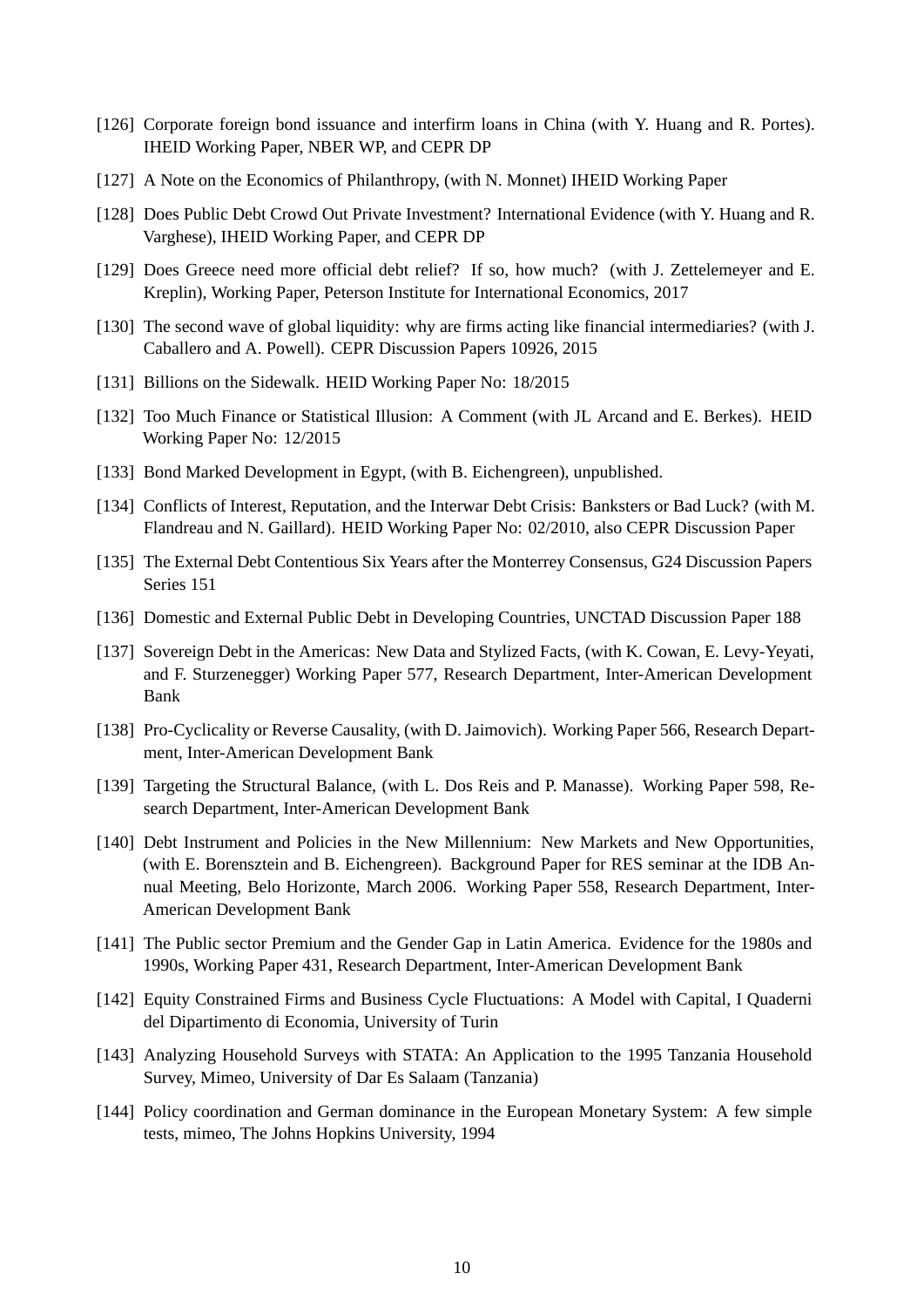[145] Leggi elettorali e qualità delle istituzioni. Avevamo bisogno di un referendum? mimeo, Research Department, Inter-American Development Bank

#### **Contributions to Policy Reports**

- [146] *Born Out of Necessity: A Debt Standstill for COVID-19*, CEPR Policy Insight (with P. Bolton, L. Buchheit, P.O. Gourinchas, M. Gulati, C.T. Hsieh, and B. Weder di Mauro)
- [147] *How to Solve the Greek Debt Problem*, Peterson Institute Policy Brief (with J. Zettelmeyer, E. Avgouleas, B. Eichengreen, M. Poiares Maduro, R. Portes, B. Weder di Mauro, and C. Wyplosz)
- [148] *Independent report on the Greek official debt* (with B. Eichengreen, E. Avgouleas, M. Poiares Maduro, R. Portes, B. Weder di Mauro, C. Wyplosz and J. Zettelmeyer) CEPR Policy Insight, March 2018
- [149] *And Yet It Moves. Inflation and the Great Recession: Good Luck or Good Policies?* (with D. Miles, R. Reis, and A. Ubide) 19th Geneva Report on the World Economy, CEPR, October 2017
- [150] *The Use of Corruption Indicators in Sovereign Ratings*, Inter-American Development Bank
- [151] *Corporate debt in emerging economies: A threat to financial stability?* Committee on International Economic Policy and Reform at Brookings Institution, September 2015
- [152] Giving Credit to Productivity, (with E. Fernández-Arias and F. DeOlloqui), in G Crespi, E. Fernández-Arias, and E. Stein *Rethinking Productive Development*, Palgrave (2014)
- [153] *Revisiting Sovereign Bankruptcy*, Committee on International Economic Policy and Reform at Brookings Institution, October 2013.
- [154] *Trade and Development Report* (2008), Chapter III and Chapter VI
- [155] *Trade and Development Report* (2009), Chapter III
- [156] *Djibouti Crossroads of the Horn of Africa: Poverty Assessment*, (with L. Ferreira et al.). The World Bank, Washington, D.C. (1997)
- [157] Currency Unions,in *Beyond Borders, The New Regionalism in Latin America*, The Johns Hopkins University Press (2002)
- [158] Exchange Rate Policies in the MENA Region, in *Economic Trends in the MENA Region*, 2002 the Economic Research Forum for the Arab Countries, Iran and Turkey. American University in Cairo Press
- [159] Electoral Rules and Corruption,in *Global Corruption Report* 2003, Transparency International (January, 2003)
- [160] Foreign Banks: What's in for the host country?,Concentration: A Curse or a Blessing?,Should the Government be in the Banking Business? The Role of State-Owned and Development Banks in *Unlocking Credit: The Quest for Deep and Stable Lending*, The Johns Hopkins University Press (2004)
- [161] *A Decade of Development Thinking* (with E. Lora, C. Pages and E. Stein). Inter-American Development Bank (2004)
- [162] On the Determinants of Fiscal Centralization, *DICE Report* (March, 2004)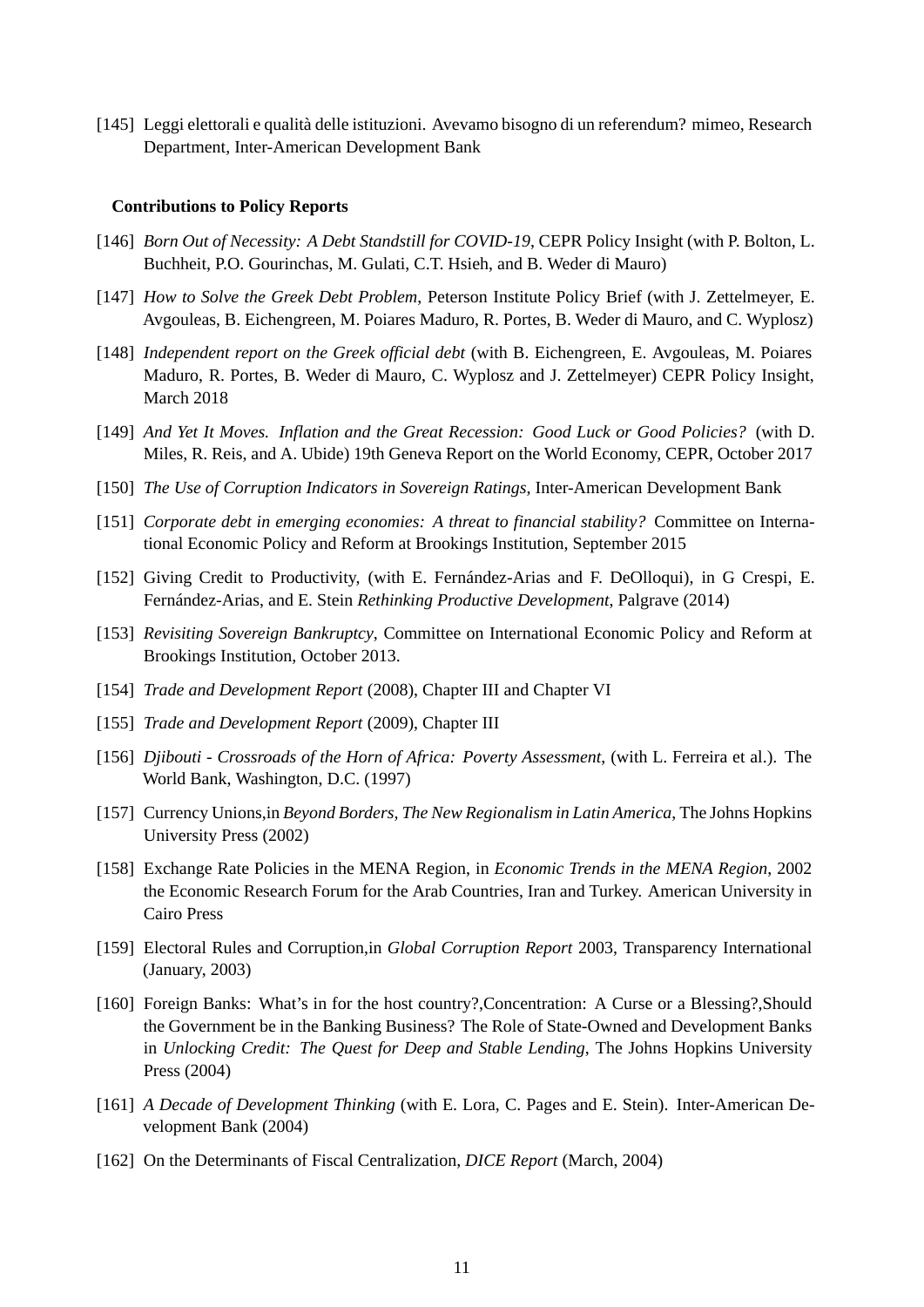#### **Other Publications, Op Eds, and Short Notes**

- [163] Public Debt: Threat or Opportunity, *CORE Insights*, 2022 (with Barry Eichengreen)
- [164] The Big Disconnect, *Just Money Roundtable* April, 2022
- [165] Anchoring inflation expectations in emerging and developing economies (with Jongrim Ha, Ayhan Kose, Hideaki Matsuoka, and Dana Vorisek) *VoxEU*, February 2022
- [166] A new general interest journal to make economics open again, *Oxford Open Economics*, 2022 (with Agustín Bénétrix, Ananish Chaudhuri, Philip Clarke, Amrita Dhillon, Ana Beatriz Galvão, and Pushkar Maitra)
- [167] On the Benefits of Repaying (with Francesca Caselli, Matilde Faralli, and Paolo Manasse), *VoxEU*, September 2021
- [168] Policies for Managing a Wave of Sovereign Debt Crises (with Patrick Bolton and Mitu Gulati), T20 Policy Brief, ISPI. August 2021
- [169] A Generation of Italian Economists, (with Enrico Nano, and Martina Viarengo) *VoxEU*, June 2021
- [170] *Shaping Africa's post-Covid recovery* (with Rabah Arezki and Simeon Djankov), *VoxEU*, February 2021
- [171] Moneta digitale e intermediazione: per le banche un futuro in bilico, *Econopoly*, November 2020
- [172] Perché far "cancellare" il debito pubblico alla Bce non è un pasto gratis, *Il Foglio*, November 2020
- [173] Legal Air Cover, (with Patrick Bolton and Mitu Gulati), *VoxEU*, October 2020
- [174] Publishing and evaluating success in economics: A new eBook (with S. Galiani) *VoxEU*, September 2020
- [175] How to Prevent a Sovereign Debt Disaster: A Relief Plan for Emerging Markets, *Foreign Affairs*, June 2020
- [176] COVID-19 in developing economies: A new eBook (with S. Djankov) *VoxEU*, May 2020
- [177] Sovereign debt standstills: An update, (with P. Bolton, L. Buchheit , P-O. Gourinchas, M. Gulati, C.T. Hsieh, and B. Weder di Mauro), *VoxEU*, May 2020
- [178] The Necessity of a Global Debt Standstill that Works, (with P. Bolton, L. Buchheit, P-O. Gourinchas, M. Gulati, C.T. Hsieh, and B. Weder di Mauro), *Project Syndicate*, April 2020
- [179] Necessity is the mother of invention: How to implement a comprehensive debt standstill for COVID-19 in low- and middle-income countries, (with P. Bolton, L. Buchheit , P-O. Gourinchas, M. Gulati, C.T. Hsieh, and B. Weder di Mauro), *VoxEU*, April 2020
- [180] Europe's ground Zero, in (Baldwin and Weder de Mauro, eds) *Mitigating the COVID Economic Crisis: Act Fast and Do Whatever It Takes*, CEPR March 2020
- [181] Political connections, privileged access to credit, and welfare costs, (with M. Bussolo, F. de Nicola, and R. Varghese), *VoxEU*, February 2020
- [182] Understanding the Lebanese financial crisis (with Fadi Hassan). *FT Alphaville*, December 2019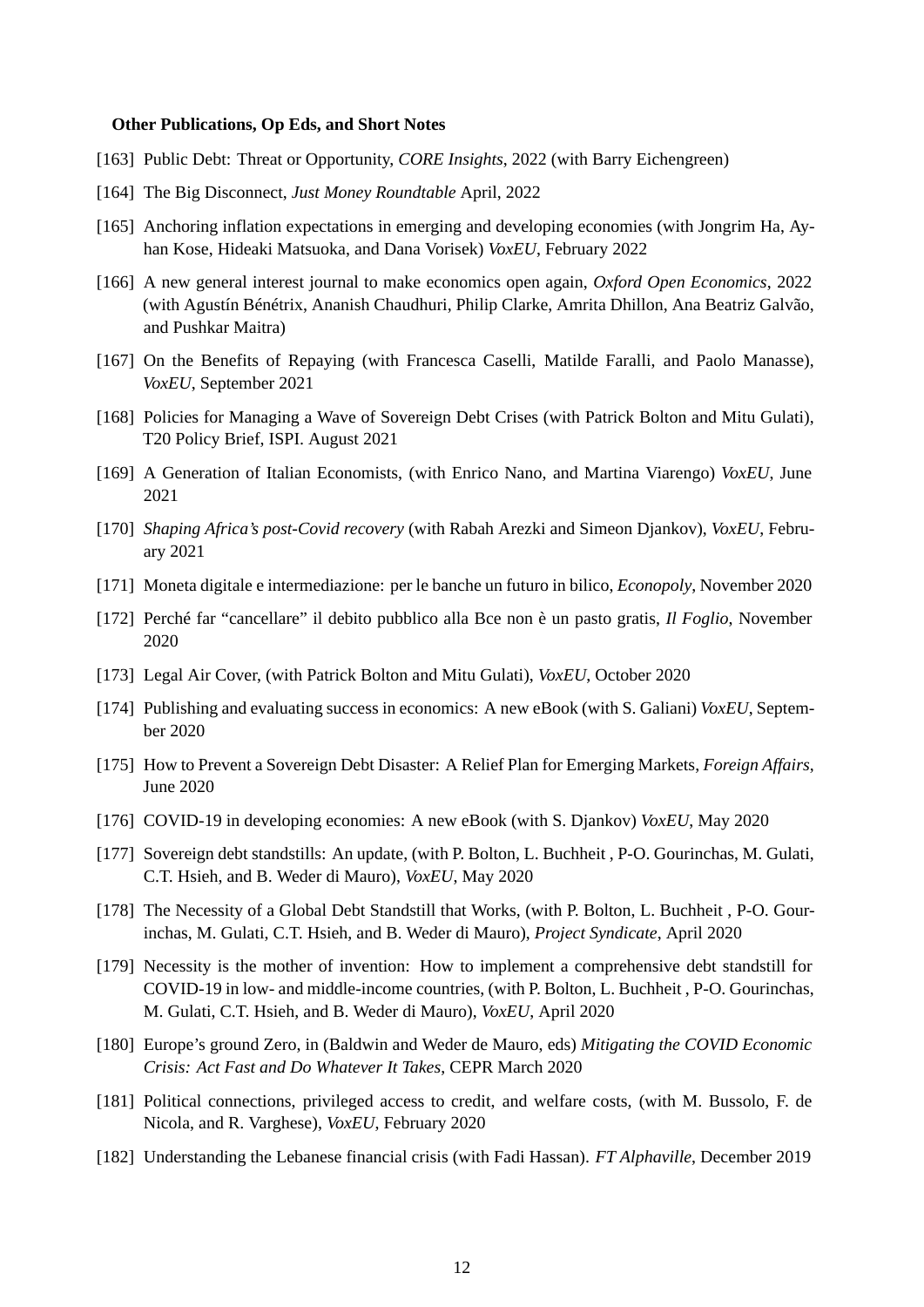- [183] The Ridiculous Drama in Rome Over Proposals to Reform the ESM Treaty (with Theresa Arnold and Mitu Gulati), *Oxford Business Law Blog*, December 2019
- [184] Public Debt and Private Investment (with Yi Huang and Richard Varghese), *VoxEU*, December, 2019
- [185] Promises to repay and sovereign spreads (with Mitu Gulati, Mark Weidemaier, and Gracie Willngham), *VoxEU*, May, 2019
- [186] How Credible are Rules Requiring Sovereign States to Give Super-Priority to the Public Debt? (with Mitu Gulati, Mark Weidemaier, and Gracie Willngham), *Oxford Business Law Blog*, May 2019
- [187] A New Way to Impose Financial Sanctions on Dictators (with Mitu Gulati), *Oxford Business Law Blog*, May 2018
- [188] Putting the Greek debt problem to rest (with B. Eichengreen, E. Avgouleas, M. Poiares Maduro, R. Portes, B. Weder di Mauro, C. Wyplosz and J. Zettelmeyer), *VoxEU*, March 2018
- [189] Review of "Unequal Gains: American Growth and Inequality since 1700," *Economic Record*, February, 2018
- [190] Elusive inflation and the Great Recession (with D. Miles, R. Reis, and A. Ubide), *VoxEU*, October 2017
- [191] Odiousness Ratings for Public Debt (with Ricardo Hausmann), *Project Syndicate*, August 2017.
- [192] Emerging market corporate balance sheets: Then and now (with L. Alfaro, G. Asis, and A. Chari), *VoxEU*, June 2017
- [193] Discussion of "The Costs and Benefits of Leaving the EU: Trade Effects," (Dhingra et al.) *Economic Policy,* May, 2017
- [194] Discussion of "Necessity as the mother of invention: Monetary policy after the crisis," (Blinder et al.) *Economic Policy,* October 2017
- [195] Discussion of "The Fiscal Mix in the Euro-Area Crisis Dimensions and a Model-Based Assessment of Effects," (Callegari et al.) *Economic Policy,* Janary 2017
- [196] A Perfectly Crazy Idea for the IMF, *Project Syndicate*, November 2016
- [197] Discussion of "What Else Can Central Banks do?" (Ball et al.) *Geneva Report*, 2016
- [198] Public debt and private investment in China (with Y. Huang and M. Pagano). *VoxEU*, November 2016.
- [199] Foreign savings: No gain, some pain (with E. Cavallo and B. Eichnegreen). *VoxEU*, August 2016.
- [200] Identifying the risks from corporate currency mismatches in emerging economies (with J. Caballero and A. Powell). *VoxEU*, February 2016.
- [201] Emerging economy corporate debt: The threat to financial stability (with V. Acharya, S. Cecchetti, J. De Gregorio, S. Kalemli-Ozcan, and P. Lane). *VoxEU*, October 2015.
- [202] Financing for development: The policy and research agenda (with C. Adams, A. Presbitero and D. Vines). *VoxEU*, June 2015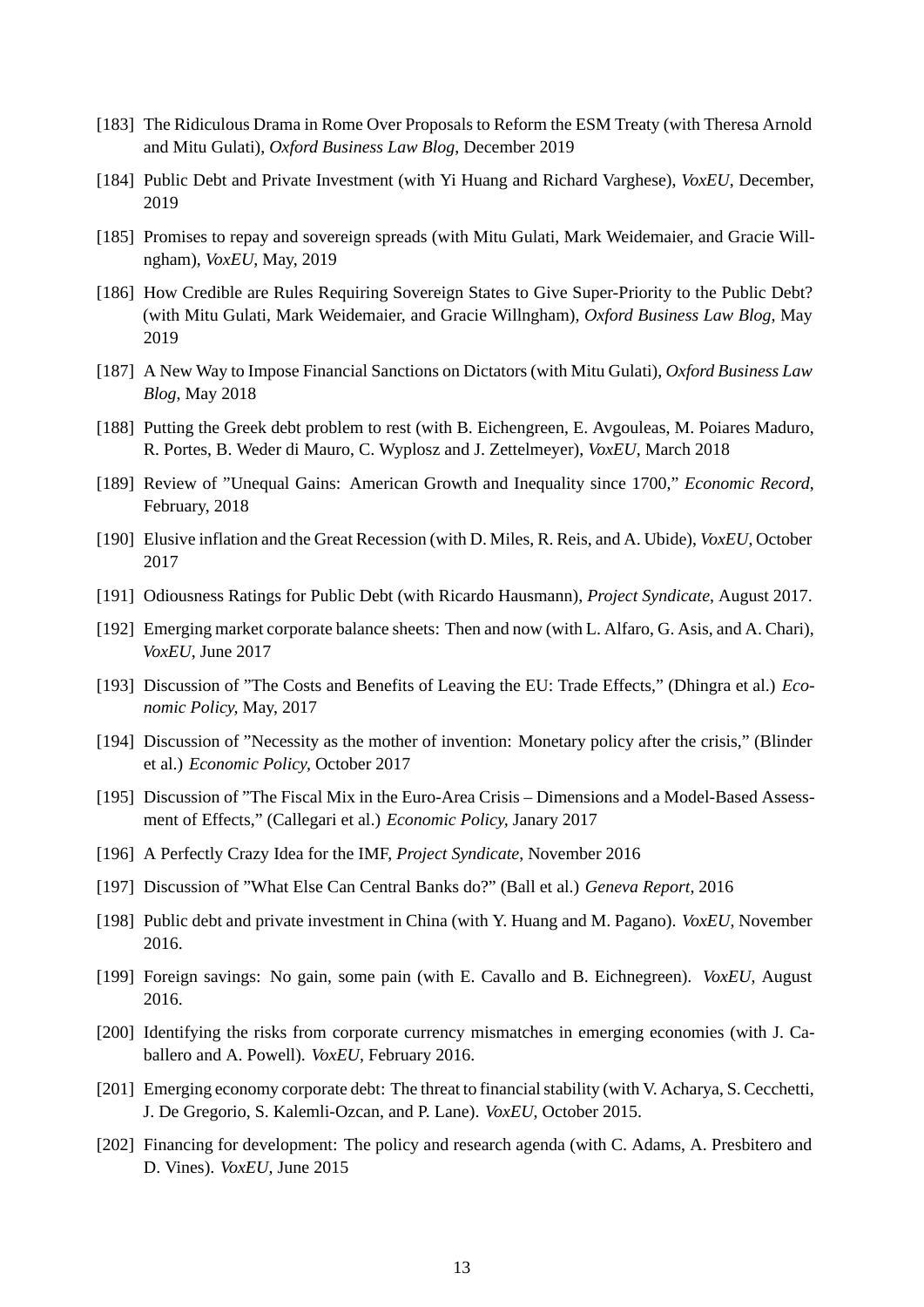- [203] To QE or not to QE, *Free Exchange* by *The Economist*, January 2015
- [204] Rashomon in euro land, *Free Exchange* by *The Economist*, November 2014
- [205] The credit cycle and vulnerabilities in emerging economies: the case of Latin America, (with J. Caballero and A. Powell). *VoxEU*, April 2014
- [206] Revisiting sovereign bankruptcy (with Buchheit, Gelpern, Gulati, Zettelmeyer, and Weder). *VoxEU*, November 2013
- [207] Public debt and economic growth, one more time (with A. Presbitero). *VoxEU*, April 2013
- [208] Incentives for avoiding delayed sovereign defaults, *VoxEU*, March 2013
- [209] Sovereign default and the rules of engineering, *VoxEU*, March 2013
- [210] Is high public debt harmful for economic growth? New evidence, (with A. Presbitero). *VoxEU*, April 2012
- [211] The unexplained part of public debt (with C. Campos and D. Jaimovich). *VoxEU*, January 2012
- [212] When Financial Sectors Become "Too Large" *EconoMonitor*, September 1st, 2011
- [213] Democracy, Quality of Government and the Average Voter, (with P. Fortunato). *VoxEU*, June 2011
- [214] Too Much Finance? (with JL Arcand and E. Berkes). *VoxEU*, April 2011
- [215] What will happen if Greece defaults? Insights from theory and reality (with E. Borensztein). *VoxEU*, May 2010
- [216] Bankers' conflicts of interest in the interwar years: New lessons for today, (with M. Flandreau and N. Gaillard). *VoxEU*, April, 2010
- [217] Redemption or abstinence? (with R. Hausmann). *VoxEU*, February 2010
- [218] Notes for Doha: Towards a new Consensus on the External Debt Leading Action of the Financing for Development Process, *G24 Policy Brief* No. 33, 2008
- [219] Discussion to "Capital Market Development: Wither Latin America," by A. De la Torre, J.C. Gozzi and S. Schmukler, in S. Edwards and M. Garcia (eds.) *Financial Markets Volatility and Performance in Emerging Markets*, University of Chicago Press (2008)
- [220] IMF Blues, a Radical Proposal, *EconoMonitor*, December 13th, 2007.
- [221] You want to reduce corruption? Give awards to foreign journalists, *EconoMonitor*, November 12th, 2007
- [222] There is something about domestic debt…, *DMFAS Newsletter* No. 18, 2007
- [223] Comment to "Judicial Reform in Developing Economies: Opportunities and Constraints," by M. Stephenson, and "Transforming Judicial Systems in Europe and Central Asia," by J. Andersen and C. Gray. *Annual Bank Conference on Development Economics, Europe*. The World Bank, January, 2007.
- [224] How to Live with Debt, *IDEA Newsletter*, Volume 11, December 2006
- [225] Bond Markets: A Spare Tyre for the Domestic Financial System? *IDEA Newsletter*, Volume 10, August 2006.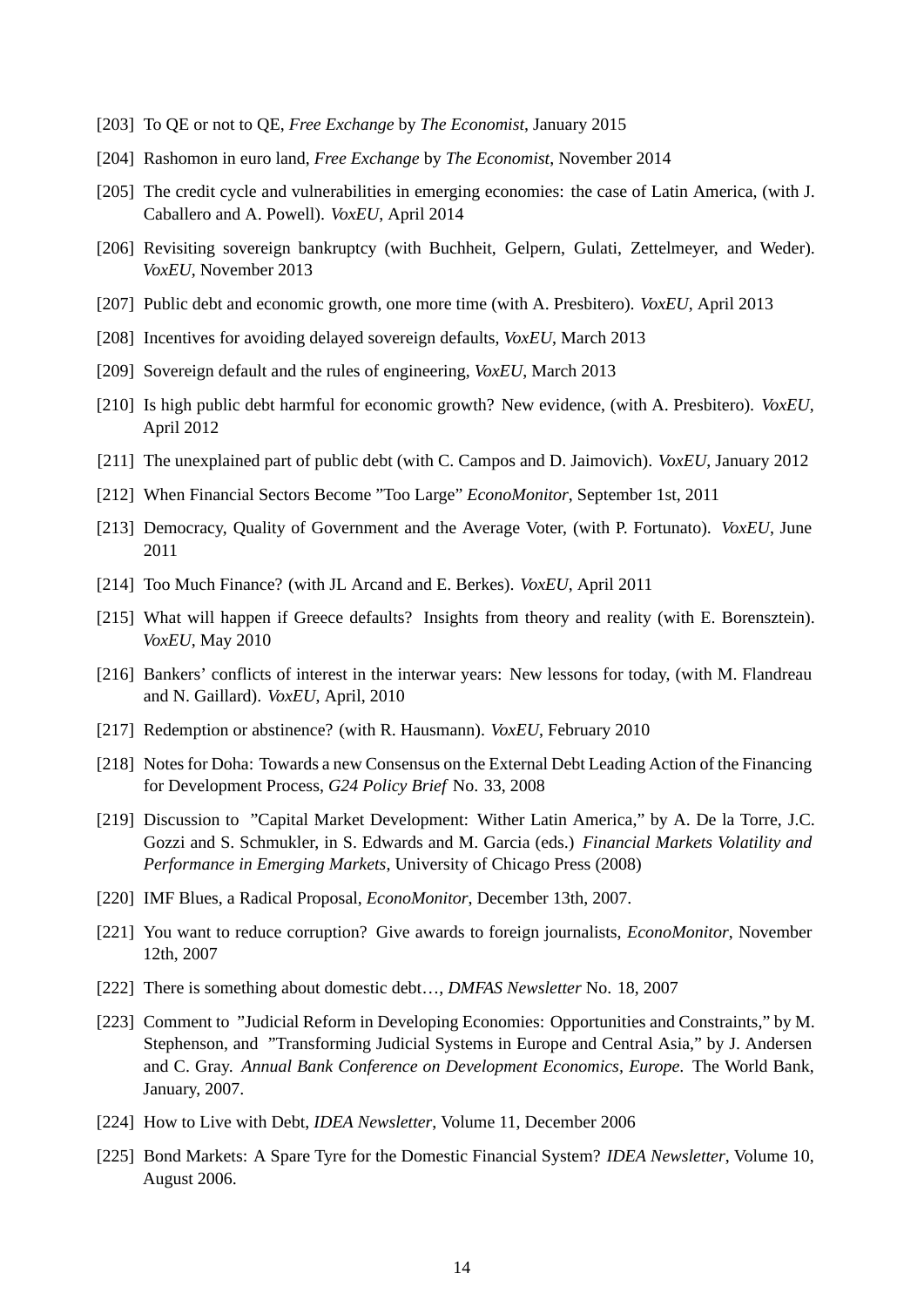- [226] The Debt Relief Conundrum, *IDEA Express*, July 2006.
- [227] Public Banks Revisited, *IDEA Newsletter*, Volume 7, August 2005.
- [228] Comment to Halac and Schmukler, *Economia*, Fall 2004
- [229] Comment to "Estrategias de Política Social en México," in *Mejores Practicas de Políticas Social*, SEDESOL México, 2004.
- [230] Capital Flows to Latin America: New Issues and Old Concerns, (with E. Fernández-Arias) in S. Kay and E. McQuerry (eds.) *Domestic Finance and Global Capital in Latin America*, Latin America Research Group, Federal Reserve Bank of Atlanta
- [231] How Different are Islamic Values? *Project Syndicate*, (June, 2002)
- [232] The Future of Reforms, (with E. Lora) *Latin American Economic Policies*, First Quarter, 2002. Inter-American Development Bank
- [233] Hard Times Ahead? (with E. Lora) *Latin American Economic Policies*, Fourth Quarter, 2001. Inter-American Development Bank
- [234] Poverty and Social Mobility in Lebanon: A Few Guesses, (with M. El Khoury) *Forum*, Newsletter of the Economic Research Forum for the Arab Countries, Iran and Turkey. 8: 12-13
- [235] Banques et assurances dans l'Union Monétaire Européenne, (with A. Grosso) in *La convergence réelle et l'intégration des marches financiers dans les pays de l'Union Européenne*, (Camera di Commercio Industria Artigianato e Agricoltura di Torino, 1998)
- [236] Various entries on Economic History, in the *Dizionario di Storia e Storiografia* (Bruno Mondadori, Milan, 1994)

### **Service & Awards**

- Editor and Associate Editor, *Economia* (2008-2017)
- Editor of VOX LACEA (2010-13)
- Member of the Committee on International Economic Policy and Reform at Brookings Institution (2013-17)
- Member of the *Economic Policy* panel (2016-17)
- Member of the Executive Committee of the Latin American Economic Association (LACEA) (2009-13)
- Honorary Member of the Latin American Economic Association (LACEA) (2013-)
- Member of the Editorial Board of *Journal of the European Economic Association* (2022-), *IMF Economic Review* (2016-2021); *International Development Policy* (2013-18); *Journal of Economic Systems*(2012-15); *World Bank Economic Review* (2012-16); *Review of Economics and Institutions* (2013-); *Review of Development Finance* (2015-); *The Annals of the Fondazione Luigi Einaudi. An Interdisciplinary Journal of Economics, History and Political Science* (2017-); *Rivista di Politica Economica* (2019-)
- Member of the Latin Finance Network panel (2005-2010)
- IDB Most Outstanding Team Award 2002